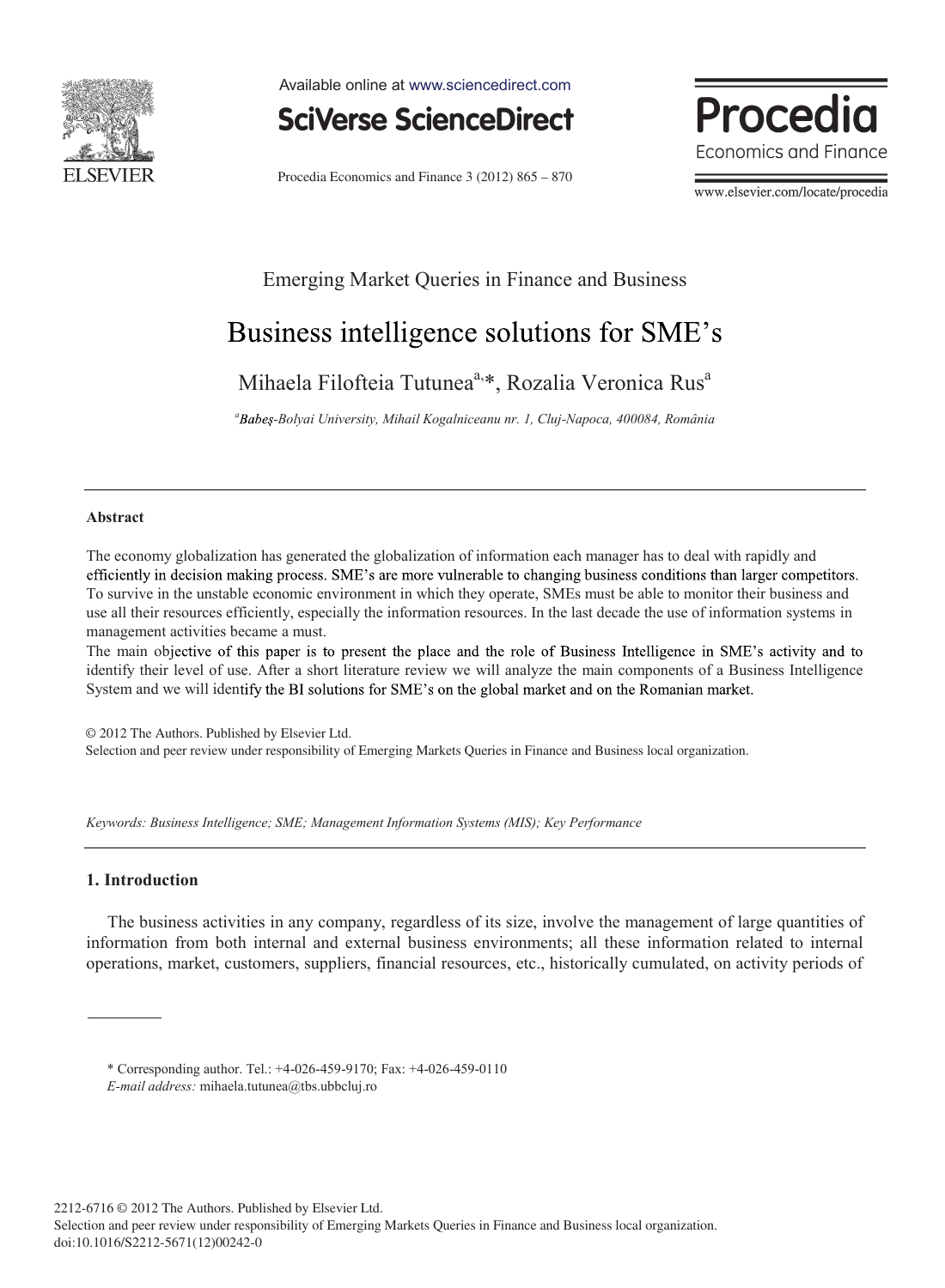the company, form the basis for some complex and extremely useful economic and financial analysis in the company's management decisions making process.

The continuous development of companies in a growing competitive environment necessarily requires appropriate decisions to be made, adequate, based on significant information and as accurately predicted as possible. In the current practice, the companies have defined sets of technologies and processes that provide decision support using business information to analyze organizational performance. These solutions for decision support are based on integrated management information systems, including specialized business intelligence BI modules and which are exploited at company's management level for supporting of business decisions.

The utilization of IT&C to support and optimize a company's internal processes and integration with ebusiness activities have become very important for all economic fields. ERP software solutions, for example, allow transparent conduct of all business processes. However, in all fields of the economy, these IT&C solutions are predominantly used by large companies and, to a lesser extent, by medium and small companies.

#### *1.1. What is BI?*

The term Business Intelligence was first mentioned in 1958 by Hans Peter Luhn in an article published in the IBM Journal. In this paper the author defined the term by the two components: business and intelligent systems Luhn, 1958. The business Intelligence concept was reintroduced by Howard Dresner in 1989 "as an umbrella term to describe concepts and methods to improve business decision making by using fact-based support" Negash and Gray, 2008: 175. Afterwards, this term was successfully adopted by a large number of experts in DSS field, by software developers and managers. A series of technologies have had a significant impact in BI development, from these we mention Decision Support Systems DSS, Executive Information Systems EIS, Data Warehouse, OLAP and Data Mining. Currently, BI combines all these technologies in one system Negash and Grey, 2008. Regarding the classification of BI systems in a category of information systems, the opinions are divided; according to some authors, BI systems are data-driven decision support systems Power, 2002, while other authors consider that BI systems replace the Executive Information Systems.

According to Negash a BI is "a strategic information system capable of providing actionable information through a centralized data repository, sourced from numerous sources, transformed into meaningful information via BI analytical tools, to facilitate business insights leading to informed decisions" Kulkarni et al., 2007: 34. The main objective of BI is to provide timely and quality information to those involved in decision making process by analyzing large amounts of data about the company and its activities.

Gartner defines BI platform as a software platform that delivers the following capabilities: BI infrastructure, metadata management, development tools, collaboration, reporting, dashboards, ad-hoc queries, integration with Microsoft Office, searching tools, Mobile BI, OLAP, interactive visualization, predictive modeling and data mining and scorecards Hagerty et al., 2012.

From the technical point of view a Business Intelligence solution BI includes etl-tools.info:

- Data warehousing architecture, modeling, storage, managing, data processing
- ETL process extracting, transforming, loading and data integration
- Implementation of reports, data visualization, dashboards
- Online Analytical Processing OLAP and multidimensional data analysis
- Data mining, statistical analysis, forecast.

### *1.2. BI in SMEs*

For small and medium enterprises SMEs the aspect of business intelligence and the support of management decision are variously perceived. Much of the SMEs are run by the owners which, in case they are carrying out